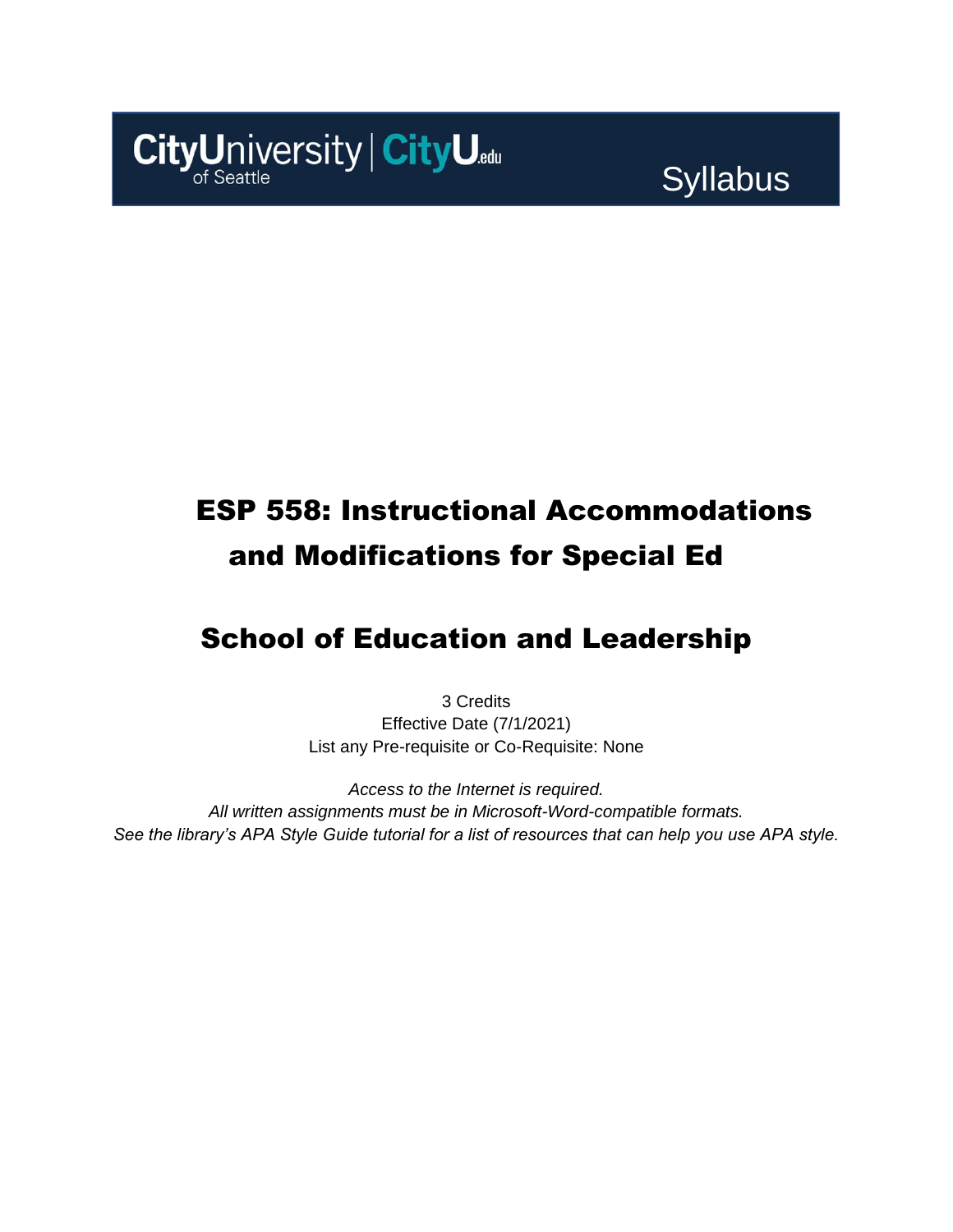## Faculty Information

Professional experience information for instructors is found under *Faculty Information* in the online course menu.

### Contact Information

Contact information for instructors is found under *Faculty Information* in the online course menu.

### Course Description

This course provides teachers pursuing a special education endorsement with the pedagogical foundations, strategies, and understanding to modify curriculum and make accommodations to the learning environment. This course emphasizes the identification of students' needs, developing appropriate strategies, and collaboration between appropriate staff members. An emphasis is placed on accommodations and modifications to general education curriculum and environments in order to ensure inclusion, equity, and access for students in special education. Course includes components of state requirements for certification.

### Course Resources

Required and recommended resources to complete coursework and assignments are found on the course [Reading List](https://cityu.alma.exlibrisgroup.com/leganto/login?auth=SAML) and/or in the online course shell. The reading list can be found under *Course Information* in Blackboard as well as from the library homepage ("Find Your Textbook" button).

**Note**: Required resources that must be purchased by the student are tagged "Purchase from a vendor of your choosing." Required resources with a direct link, "Available through CityU Library", are available electronically at no cost to students.

Students in Canada may purchase course resources from the [Canada Bookstore,](https://www.cityubookstore.ca/index.asp) and students outside the U.S. and Canada should contact their advisor or textbook coordinator for additional information.

### Course Outcomes

This course prepares candidates to: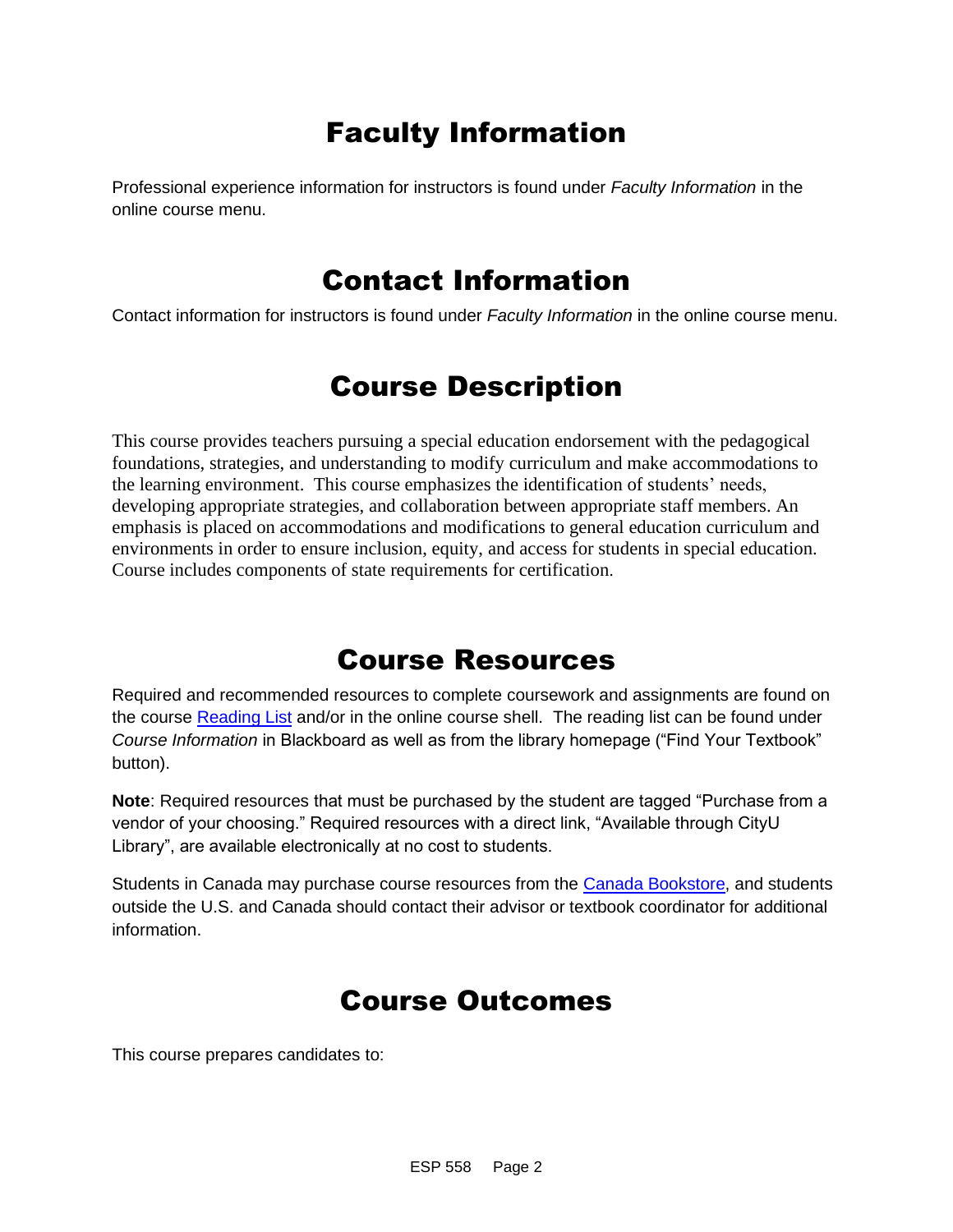- Evaluate and implement individual learning outcomes, including the appropriate use of Common Core Standards for special education students
- Evaluate and implement individualized assessment strategies including accommodations, technology, and alternative assessment
- Apply strategies, including collaboration with families and other agencies to facilitate all transitions for individuals with disabilities
- Apply research-based strategies and interventions to facilitate inclusion in the least restrictive environment including appropriate accommodations, curriculum modifications, and alternatives
- Design instructional content, resources, and strategies that are aligned with IEP goals and respond to cultural, linguistic, and gender differences and individual needs
- Design lesson plans, organize materials, and monitor implementation of specially designed instruction for self, paraeducators, and general educators

## Shared Agreements

Our primary commitment is to **build relationships** both with each other and within ourselves. We share a *collective goal* of becoming critically conscious educators who are prepared to serve all students in our classrooms. A positive learning experience relies on creating an atmosphere where space is held for *multiple truths* to coexist, and where we begin to *notice and name power dynamics* in our own group and also in the education system, its processes, and its policies. We acknowledge that differences among our identities, social backgrounds and experiences will influence our perspectives and those of others*.* We agree to *share our truths bravely*, to *acknowledge the humanity* of each other and ourselves, and to *look for learning* in ourselves and others.

*\*\*We agree to keep confidential all issues of a personal or professional nature that are discussed in class.\*\**

*\*\*adapted from Color Brave Spaces by Equity Matters (2021). [www.equitymattersnw.com](http://www.equitymattersnw.com/)*

## Grading Scale

The grades earned for the course will be calculated using City University of Seattle's decimal grading system, found in the current University Catalog [\(https://www.cityu.edu/catalog/\)](https://www.cityu.edu/catalog/).

Grading rubrics with details on how each assignment will be graded are located under *Assignments* and/or in *My Grades* in the online course menu. Students should review the rubric for each assignment prior to completing their work in order to understand how it will be assessed.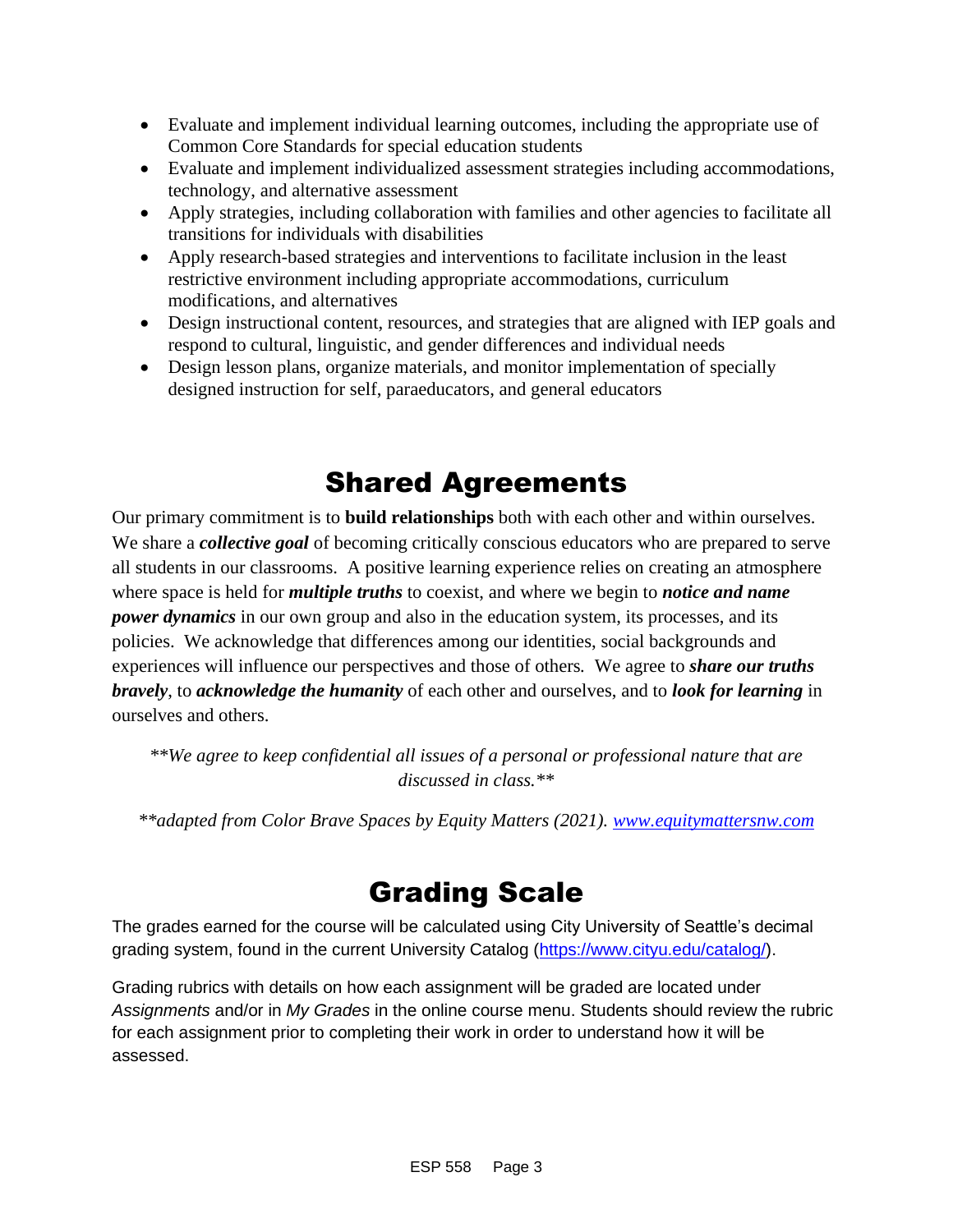## Course Assignments and Grading

#### Lesson Plan Revision (20% of Final Grade)

Candidates select a lesson plan they've written for another class or for an internship observation, or a pre-written lesson plan assigned by the instructor. Candidates will analyze and evaluate their lesson plan for it's accessibility and appropriateness for a variety of special education students. Candidates will submit their analysis of the lesson plan and propose revisions to make it more accessible and differentiated for a variety of special needs.

#### Accommodations and Modifications Resource Toolbox (20% of Final Grade)

Candidates will interview practitioners in the field of special education regarding accommodations and modifications for special education students. Based on the interview and further independent research, candidates create a toolbox of potential accommodations and modifications for a variety of special needs students. Accommodations and modifications included in the toolbox should presented with accompanying brief case examples/descriptions of the type of student who might benefit from that specific adaptation. Candidates will also address important issues in collaborating with other team members surrounding accommodations and modifications for special education students.

#### Special Education Learning Segment (40% of Final Grade)

Candidates design a 3-lesson learning segment for a specific special education student. The candidate will examine the student's IEP and design the learning segment around one of the student's IEP goals. Students will be "real life" and chosen by the candidate OR candidates will be provided with a mock IEP and hypothetical student profile provided by the instructor.

#### Participation/Engagement/Essential Dispositions (20% of Final Grade)

Candidates engage regularly and actively in class discussions, activities, and affinity groups as a means of building self-awareness and increasing their capacity and stamina for engaging in selfreflection around issues of identity. Candidates will work to meet essential dispositions criteria in their coursework whether online or in person.

### Course Policies

#### **Participation**

Participation will be graded based on engagement in class discussions and activities (both online and mixed modes). Online-only courses will be determined via active engagement in weekly discussion boards or other interactive opportunities provided by the instructor. Mixed mode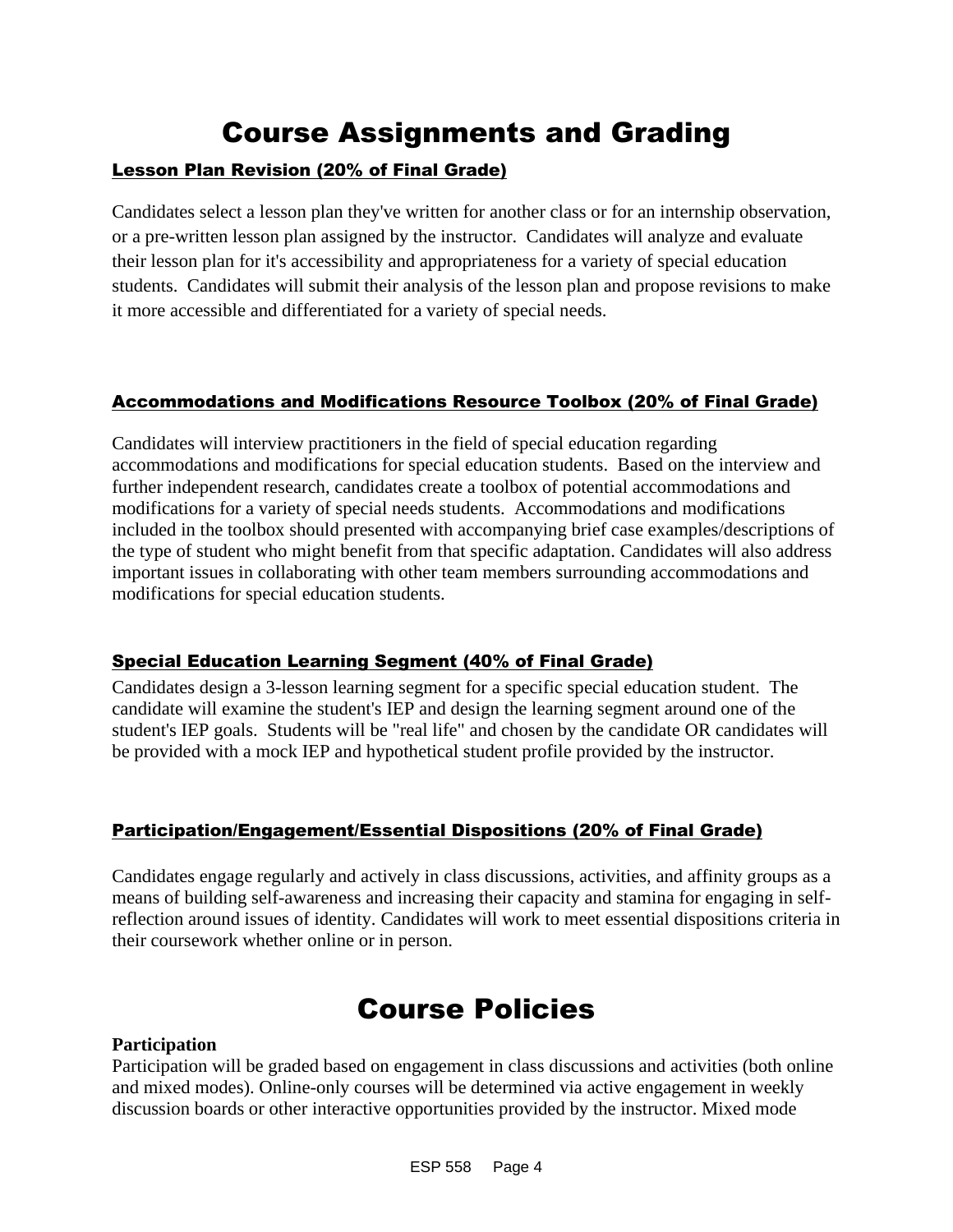courses will be determined based on presence in class and engagement with content and peers both within and outside of face-to-face class sessions.

## University Policies

You are responsible for understanding and adhering to all of City University of Seattle's academic policies. The most current versions of these policies can be found in the University Catalog that is linked from the CityU Web site.

### Antidiscrimination

City University of Seattle and its staff and faculty are committed to supporting our students. We value equity, diversity, and inclusion as a way of life as well as the educational opportunities it provides. City U will not tolerate any form of discrimination based on race, color, ethnicity, sexual orientation, gender identification, socioeconomic status, or religious values. If you have experienced any discrimination based on any of the above, we encourage you to report this to the University. Please report this to your instructor. If you do not feel safe reporting this to your instructor, please report to the Provost or to the Vice President of Student Affairs.

### Non-Discrimination & Prohibition of Sexual Misconduct

City University of Seattle adheres to all federal, state, and local civil rights laws prohibiting discrimination in employment and education. The University is committed to ensuring that the education environment is bounded by standards of mutual respect and safety and is free from discriminatory practices.

In the U.S., the University is required by Title IX of the Education Amendments of 1972 to ensure that all of its education programs and activities do not discriminate on the basis of sex/gender. Sex includes sex, sex stereotypes, gender identity, gender expression, sexual orientation, and pregnancy or parenting status. Sexual harassment, sexual assault, dating and domestic violence, and stalking are forms of sex discrimination, which are prohibited under Title IX and by City University of Seattle policy. City University of Seattle also prohibits retaliation against any person opposing discrimination or participating in any discrimination investigation or complaint process internal or external to the institution. Questions regarding Title IX, including its application and/or concerns about noncompliance, should be directed to the Title IX Coordinator. For a complete copy of the policy or for more information, visit [https://my.cityu.edu/titleix](https://nam11.safelinks.protection.outlook.com/?url=https%3A%2F%2Fmy.cityu.edu%2Ftitleix&data=04%7C01%7Claker%40cityu.edu%7Cbc558c70c10340dbaa2408d9172365a0%7Cb3fa96d9f5154662add763d854e39e63%7C1%7C0%7C637566263054321964%7CUnknown%7CTWFpbGZsb3d8eyJWIjoiMC4wLjAwMDAiLCJQIjoiV2luMzIiLCJBTiI6Ik1haWwiLCJXVCI6Mn0%3D%7C1000&sdata=GX0hgfxN2OMKFTKjD04gqvwwyU44mfnCmEdCtsEzab0%3D&reserved=0) or contact the Title IX Coordinator.

In Canada, in compliance with the British Columbia Human Rights Code, the Alberta Human Rights Act, WorksafeBC, and the Workers' Compensation Board of Alberta, the University believes that its environment should at all times be supportive and respectful of the dignity and self-esteem of individuals. Discrimination, harassment and bullying conduct, whether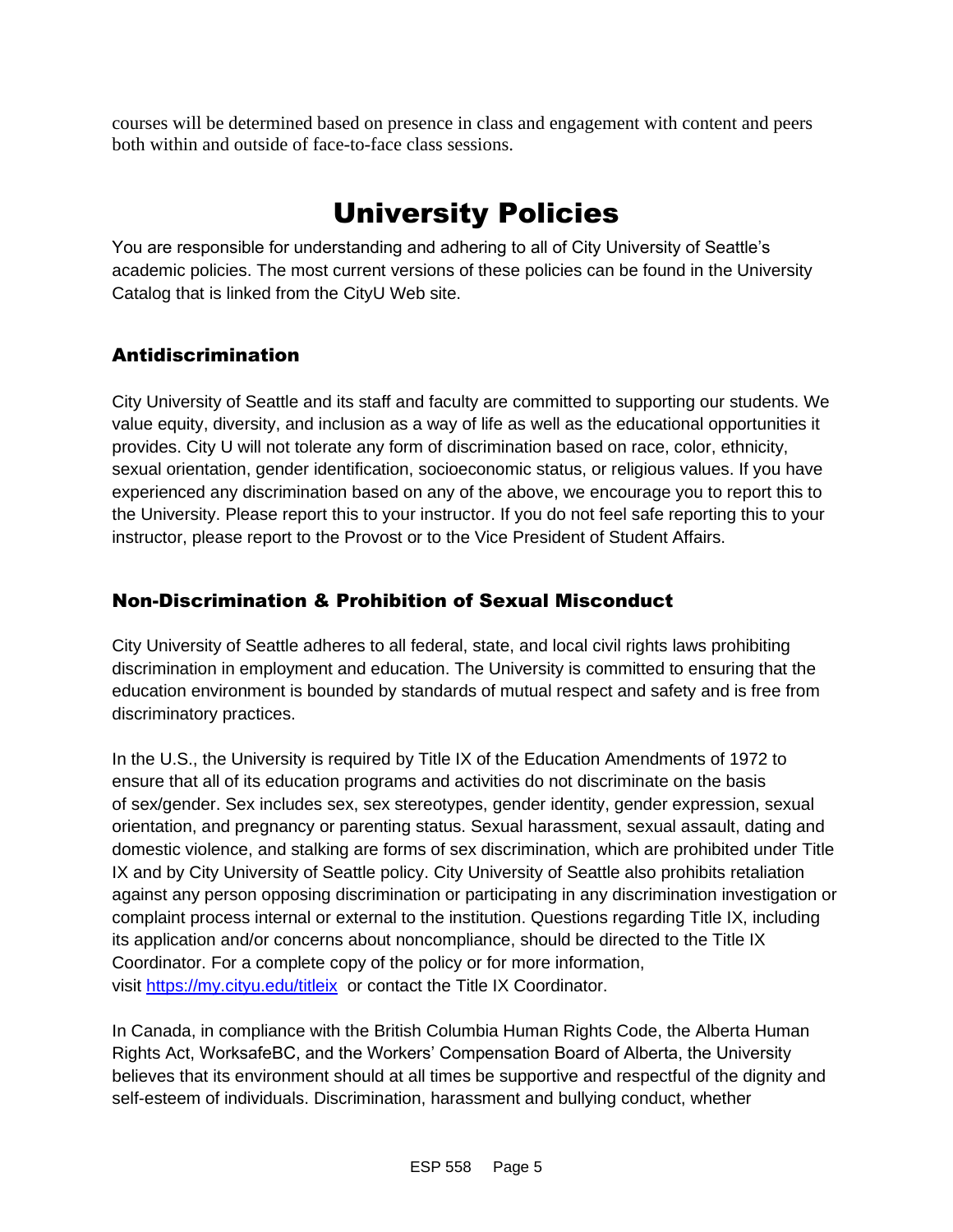through person-to-person behaviour or via electronic communications such as email or social media is not acceptable and will not be tolerated. As an educational institution, it is our responsibility to cultivate an environment of excellence, equity, mutual respect and to recognize the value and potential of every individual. The University will take all necessary steps to meet or exceed the requirements of the law to prevent discrimination, harassment and bullying. The Respectful Workplace Policy for the prevention of discrimination, harassment and bullying policy and procedure can be found at [https://www.cityu.edu/discover-cityu/about-cityu/](https://nam11.safelinks.protection.outlook.com/?url=https%3A%2F%2Fwww.cityu.edu%2Fdiscover-cityu%2Fabout-cityu%2F&data=04%7C01%7Claker%40cityu.edu%7Cbc558c70c10340dbaa2408d9172365a0%7Cb3fa96d9f5154662add763d854e39e63%7C1%7C0%7C637566263054331957%7CUnknown%7CTWFpbGZsb3d8eyJWIjoiMC4wLjAwMDAiLCJQIjoiV2luMzIiLCJBTiI6Ik1haWwiLCJXVCI6Mn0%3D%7C1000&sdata=7Q6QoqwuNLfeOJPewViWSeIwRIBy%2BoqDOiP8xSHYm78%3D&reserved=0) under the Policies section or at [https://www.cityuniversity.ca/about/](https://nam11.safelinks.protection.outlook.com/?url=https%3A%2F%2Fwww.cityuniversity.ca%2Fabout%2F&data=04%7C01%7Claker%40cityu.edu%7Cbc558c70c10340dbaa2408d9172365a0%7Cb3fa96d9f5154662add763d854e39e63%7C1%7C0%7C637566263054331957%7CUnknown%7CTWFpbGZsb3d8eyJWIjoiMC4wLjAwMDAiLCJQIjoiV2luMzIiLCJBTiI6Ik1haWwiLCJXVCI6Mn0%3D%7C1000&sdata=TX6bXEiU0CC6hC1mrTnKpuJywbR06qAj7RMu8QC4RUA%3D&reserved=0)

### Religious Accommodations

City University of Seattle has a policy for accommodation of student absences or significant hardship due to reasons of faith or conscience, or for organized religious activities. The University's policy, including more information about how to request an accommodation, is available in the University Catalog and on the my.cityu.edu student portal. Accommodations must be requested by the 20% mark of this course (e.g. day 14 of a ten-week course, day 7 of a 5-week course) using the Religious Accommodations Request Form found on the student dashboard in the my.cityu.edu student portal.

### Academic Integrity

Academic integrity in students requires the pursuit of scholarly activity that is free from fraud, deception and unauthorized collaboration with other individuals. Students are responsible for understanding CityU's policy on academic integrity and adhering to its standards in meeting all course requirements. A complete copy of this policy can be found in the [University Catalog](https://nam11.safelinks.protection.outlook.com/?url=http%3A%2F%2Fwww.cityu.edu%2Fcatalog%2F&data=04%7C01%7Claker%40cityu.edu%7Cbc558c70c10340dbaa2408d9172365a0%7Cb3fa96d9f5154662add763d854e39e63%7C1%7C0%7C637566263054341952%7CUnknown%7CTWFpbGZsb3d8eyJWIjoiMC4wLjAwMDAiLCJQIjoiV2luMzIiLCJBTiI6Ik1haWwiLCJXVCI6Mn0%3D%7C1000&sdata=aL6fsSyLtVzJgdrlE9PtZXb%2F3H6wCdrvPcw4zOoEYTI%3D&reserved=0) in the section titled *Academic Integrity Policy* under *Student Rights & Responsibilities*.

### **Attendance**

Students taking courses in any format at the University are expected to be diligent in their studies and to attend class regularly. Regular class attendance is important in achieving learning outcomes in the course and may be a valid consideration in determining the final grade. For classes where a physical presence is required, a student has attended if they are present at any time during the class session. For online classes, a student has attended if they have posted or submitted an assignment. A complete copy of this policy can be found in the [University Catalog](https://nam11.safelinks.protection.outlook.com/?url=http%3A%2F%2Fwww.cityu.edu%2Fcatalog%2F&data=04%7C01%7Claker%40cityu.edu%7Cbc558c70c10340dbaa2408d9172365a0%7Cb3fa96d9f5154662add763d854e39e63%7C1%7C0%7C637566263054341952%7CUnknown%7CTWFpbGZsb3d8eyJWIjoiMC4wLjAwMDAiLCJQIjoiV2luMzIiLCJBTiI6Ik1haWwiLCJXVCI6Mn0%3D%7C1000&sdata=aL6fsSyLtVzJgdrlE9PtZXb%2F3H6wCdrvPcw4zOoEYTI%3D&reserved=0) in the section titled *Attendance* under *Student Rights & Responsibilities*.